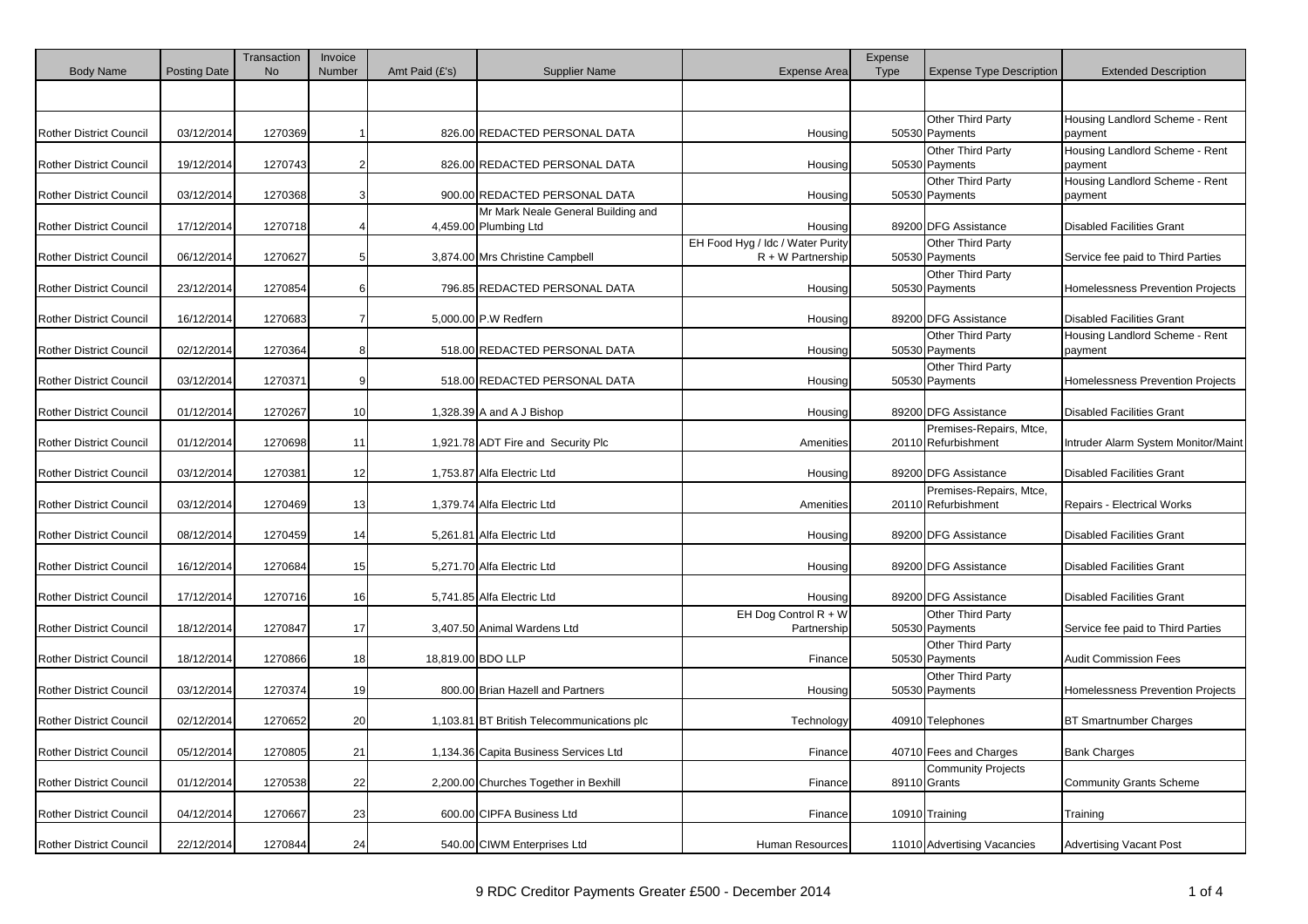|                                |                     | Transaction<br><b>No</b> | Invoice<br>Number |                  | <b>Supplier Name</b>                              |                                                          | Expense     |                                                            |                                    |
|--------------------------------|---------------------|--------------------------|-------------------|------------------|---------------------------------------------------|----------------------------------------------------------|-------------|------------------------------------------------------------|------------------------------------|
| <b>Body Name</b>               | <b>Posting Date</b> |                          |                   | Amt Paid $(E's)$ |                                                   | <b>Expense Area</b>                                      | <b>Type</b> | <b>Expense Type Description</b><br>Computer Equipment (IT  | <b>Extended Description</b>        |
| <b>Rother District Council</b> | 06/12/2014          | 1270767                  | 25                |                  | 718.80 Dell Corporation Ltd                       | Technology                                               |             | 41120 ONLY)                                                | New Computer Hardware              |
| <b>Rother District Council</b> | 06/12/2014          | 1270767                  | 25                |                  | 718.80 Dell Corporation Ltd                       | EH Food Hyg / Idc / Water Purity<br>$R + W$ Partnership  |             | Computer Equipment (IT<br>41120 ONLY)                      | New Computer Hardware              |
| <b>Rother District Council</b> | 06/12/2014          | 1270767                  | 25                |                  | 718.80 Dell Corporation Ltd                       | EH Pollution $R + W$ Partnership                         |             | Computer Equipment (IT<br>41120 ONLY)                      | New Computer Hardware              |
| <b>Rother District Council</b> | 06/12/2014          | 1270767                  | 25                |                  | 1,437.60 Dell Corporation Ltd                     | EH Pest Control $R + W$<br>Partnership                   |             | Computer Equipment (IT<br>41120 ONLY)                      | New Computer Hardware              |
| Rother District Council        | 06/12/2014          | 1270767                  | 25                |                  | 718.80 Dell Corporation Ltd                       | EH Taxi and Private Hire<br>Licenses $R + W$ Partnership |             | Computer Equipment (IT<br>41120 ONLY)                      | New Computer Hardware              |
| <b>Rother District Council</b> | 17/12/2014          | 1270720                  | 26                |                  | 2,270.13 Dolphin Lifts Kent                       | Housing                                                  |             | 89200 DFG Assistance                                       | <b>Disabled Facilities Grant</b>   |
|                                |                     |                          |                   |                  | <b>Environmental Communications</b>               |                                                          |             |                                                            | Joint Waste Partnership Costs -    |
| <b>Rother District Council</b> | 01/12/2014          | 1270656                  | 27                |                  | 18,556.92 Consultants Ltd                         | Amenities                                                |             | 42000 Partnership Projects                                 | Communications                     |
| <b>Rother District Council</b> | 08/12/2014          | 1270458                  | 28                |                  | 789.26 Family Mosaic Housing                      | Housing                                                  |             | 89200 DFG Assistance                                       | <b>Disabled Facilities Grant</b>   |
| <b>Rother District Council</b> | 16/12/2014          | 1270685                  | 29                |                  | 790.75 Family Mosaic Housing                      | Housing                                                  |             | 89200 DFG Assistance                                       | <b>Disabled Facilities Grant</b>   |
| <b>Rother District Council</b> | 16/12/2014          | 1270686                  | 30                |                  | 4,445.00 Family Mosaic Housing                    | Housing                                                  |             | 89200 DFG Assistance                                       | <b>Disabled Facilities Grant</b>   |
| <b>Rother District Council</b> | 16/12/2014          | 1270687                  | 31                |                  | 666.76 Family Mosaic Housing                      | Housing                                                  |             | 89200 DFG Assistance                                       | <b>Disabled Facilities Grant</b>   |
| <b>Rother District Council</b> | 16/12/2014          | 1270688                  | 32                |                  | 750.00 Family Mosaic Housing                      | Housing                                                  |             | 89200 DFG Assistance                                       | <b>Disabled Facilities Grant</b>   |
| <b>Rother District Council</b> | 17/12/2014          | 1270715                  | 33                |                  | 864.27 Family Mosaic Housing                      | Housing                                                  |             | 89200 DFG Assistance                                       | <b>Disabled Facilities Grant</b>   |
| <b>Rother District Council</b> | 17/12/2014          | 1270717                  | 34                |                  | 668.84 Family Mosaic Housing                      | Housing                                                  |             | 89200 DFG Assistance                                       | <b>Disabled Facilities Grant</b>   |
| <b>Rother District Council</b> | 19/12/2014          | 1270740                  | 35                |                  | 651.44 Family Mosaic Housing                      | Housing                                                  |             | 89200 DFG Assistance                                       | <b>Disabled Facilities Grant</b>   |
| <b>Rother District Council</b> | 09/12/2014          | 1270626                  | 36                |                  | 2,100.00 Hastings and Rother Mediation Service    | EH Pollution $R + W$ Partnership                         |             | SLAs - Voluntary Assoc et<br>50310 al (Committee Approved) | Hastings + Rother CAB - Mediation  |
| <b>Rother District Council</b> | 02/12/2014          | 1270367                  | 37                |                  | 7,250.00 J.R. Fairhall Builder and Contractor Ltd | Housing                                                  |             | 89200 DFG Assistance                                       | <b>Disabled Facilities Grant</b>   |
| <b>Rother District Council</b> | 08/12/2014          | 1270682                  | 38                |                  | 1,134.00 JS Wadeson Cleaning Services Ltd         | Amenities                                                |             | Premises-Repairs, Mtce,<br>20110 Refurbishment             | Specified Repairs and Works listed |
| <b>Rother District Council</b> | 09/12/2014          | 1270780                  | 39                |                  | 2,302.12 Kent County Council (KCS)                | Technology                                               |             | 41210 Operational Leases                                   | <b>Copier Rental and Service</b>   |
| <b>Rother District Council</b> | 09/12/2014          | 1270780                  | 39                |                  | 5,449.66 Kent County Council (KCS)                | Technology                                               |             | <b>Photocopier Contracts</b><br>41250 (PRINT ROOM ONLY)    | <b>Copier Rental and Service</b>   |
| <b>Rother District Council</b> | 01/12/2014          | 1270680                  | 40                |                  | 1,164,652.52 Kier Services - Environmental        | Joint Waste Contract Client Unit                         |             | 50510 Private Contractors                                  | <b>CORE Joint Waste Cost</b>       |
| <b>Rother District Council</b> | 16/12/2014          | 1270654                  | 41                |                  | 176,976.00 Kier Services - Environmental          | Joint Waste Contract Client Unit                         |             | 50510 Private Contractors                                  | <b>CORE Joint Waste Cost</b>       |
| <b>Rother District Council</b> | 08/12/2014          | 1270462                  | 42                |                  | 1,200.00 L and KM Property Re-development         | Housing                                                  |             | Other Third Party<br>50530 Payments                        | Homelessness Prevention Projects   |
| <b>Rother District Council</b> | 01/12/2014          | 1270727                  | 43                |                  | 6,305.70 Land Securities Properties Ltd           | Amenities                                                |             | 40710 Fees and Charges                                     | Service Charge-Land Securities     |
| <b>Rother District Council</b> | 16/12/2014          | 1270842                  | 44                |                  | 3,723.32 Lex Autolease                            | Finance                                                  |             | 95270 Contract Hire Cars                                   | Contract Hire Car Lease Costs      |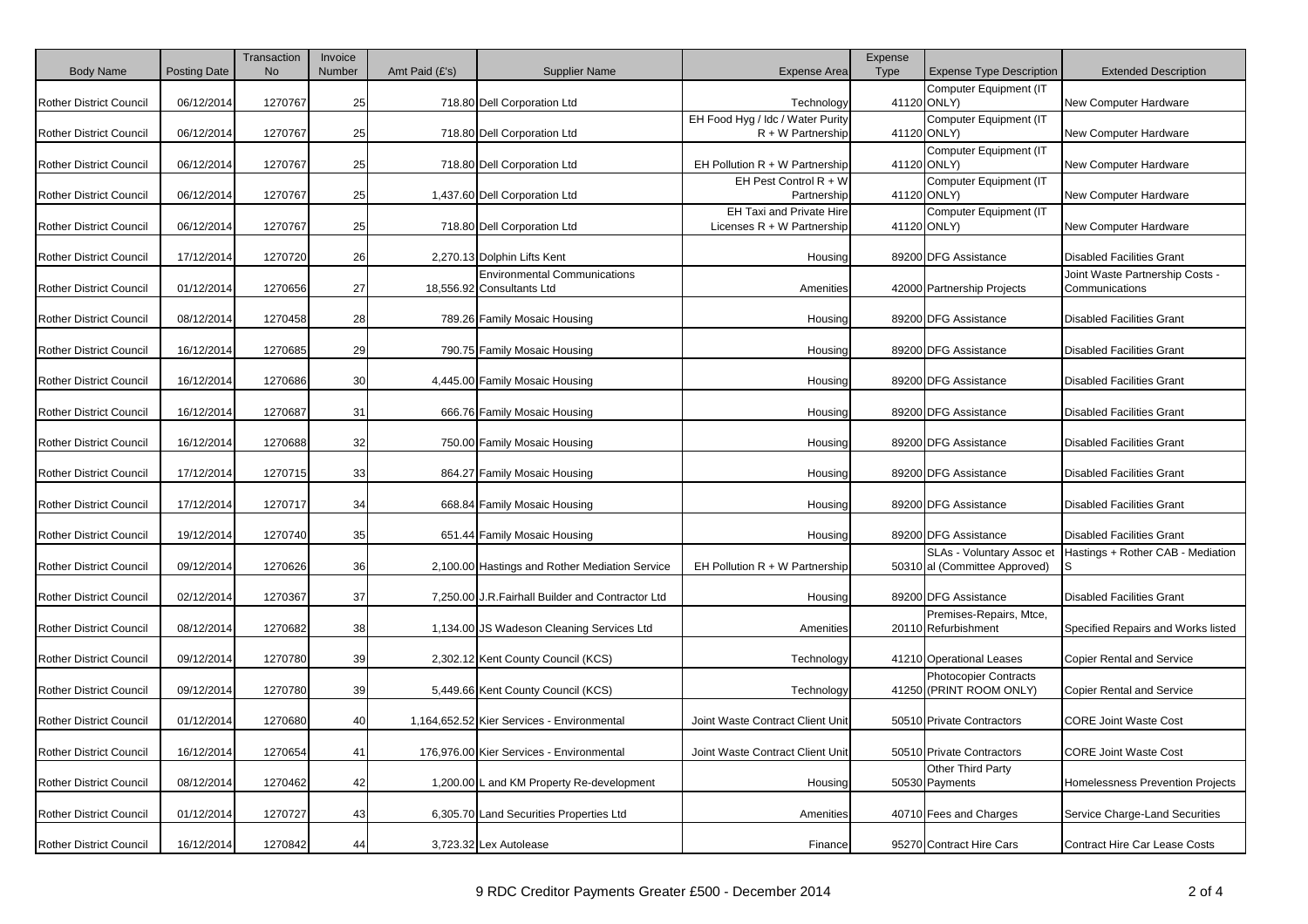| <b>Body Name</b>               | <b>Posting Date</b> | Transaction<br><b>No</b> | Invoice<br>Number | Amt Paid $(E's)$ | <b>Supplier Name</b>                             | <b>Expense Area</b>                                     | Expense<br><b>Type</b> | <b>Expense Type Description</b>                            | <b>Extended Description</b>                          |
|--------------------------------|---------------------|--------------------------|-------------------|------------------|--------------------------------------------------|---------------------------------------------------------|------------------------|------------------------------------------------------------|------------------------------------------------------|
| <b>Rother District Council</b> | 03/12/2014          | 1270372                  | 45                |                  | 820.00 Lynxlets                                  | Housing                                                 |                        | Other Third Party<br>50530 Payments                        | Homelessness Prevention Projects                     |
| Rother District Council        | 03/12/2014          | 1270584                  | 46                |                  | 6.00 Misco                                       | Technology                                              |                        | <b>Tools &amp; Specialist</b><br>40110 Equipment           | Carriage/Handling Charge                             |
| <b>Rother District Council</b> | 03/12/2014          | 1270584                  | 46                | 153.16 Misco     |                                                  | Technology                                              |                        | Computer Equipment (IT<br>41120 ONLY)                      | New Computer Hardware                                |
| <b>Rother District Council</b> | 03/12/2014          | 1270584                  | 46                | 153.16 Misco     |                                                  | EH Food Hyg / Idc / Water Purity<br>$R + W$ Partnership |                        | Computer Equipment (IT<br>41120 ONLY)                      | New Computer Hardware                                |
| <b>Rother District Council</b> | 03/12/2014          | 1270584                  | 46                | 153.16 Misco     |                                                  | EH Pollution R + W Partnership                          |                        | Computer Equipment (IT<br>41120 ONLY)                      | New Computer Hardware                                |
| <b>Rother District Council</b> | 03/12/2014          | 1270584                  | 46                | 153.16 Misco     |                                                  | EH Taxi and Private Hire<br>Licenses R + W Partnership  |                        | Computer Equipment (IT<br>41120 ONLY)                      | New Computer Hardware                                |
| <b>Rother District Council</b> | 09/12/2014          | 1270513                  | 47                |                  | 3,248.00 Nutra Plumbing and Heating Ltd          | Housing                                                 |                        | 89200 DFG Assistance                                       | <b>Disabled Facilities Grant</b>                     |
| <b>Rother District Council</b> | 19/12/2014          | 1270741                  | 48                |                  | 4,343.00 Nutra Plumbing and Heating Ltd          | Housing                                                 |                        | 89200 DFG Assistance                                       | <b>Disabled Facilities Grant</b>                     |
| <b>Rother District Council</b> | 17/12/2014          | 1270874                  | 49                |                  | 600.00 Ocella Ltd                                | Planning                                                |                        | 40710 Fees and Charges                                     | Ocella - Report<br>Dev/Implement/Train               |
| <b>Rother District Council</b> | 17/12/2014          | 1270875                  | 50                |                  | 900.00 Ocella Ltd                                | Technology                                              |                        | Computer Licences (IT TO<br>41140 BUY ONLY)                | Maintenance/Upgrading of Software                    |
| <b>Rother District Council</b> | 06/12/2014          | 1270524                  | 51                |                  | 6,969.00 Pitney Bowes Purchase Power             | Finance                                                 |                        | 99010 Stock Accounts                                       | Town Hall Franking Machine                           |
| <b>Rother District Council</b> | 19/12/2014          | 1270769                  | 52                |                  | 20,900.00 Rother District Citizens Advice Bureau | Finance                                                 |                        | SLAs - Voluntary Assoc et<br>50310 al (Committee Approved) | Bexhill and Rother CAB                               |
| <b>Rother District Council</b> | 18/12/2014          | 1270817                  | 53                |                  | 2,730.00 Rother Voluntary Action                 | Amenities                                               |                        | Grants - Other<br>50410 Organisations                      | Sports Development - SPORT<br><b>ENGLAND Project</b> |
| <b>Rother District Council</b> | 15/12/2014          | 1270886                  | 54                |                  | 8,400.00 Savills (UK) Ltd                        | <b>Corporate Resources</b>                              |                        | 40710 Fees and Charges                                     | <b>Consultants Fees</b>                              |
| <b>Rother District Council</b> | 01/12/2014          | 1270575                  | 55                |                  | 535.98 Southern Water                            | Amenities                                               |                        | 20410 Premises-Water                                       | <b>Water Charges</b>                                 |
| <b>Rother District Council</b> | 01/12/2014          | 1270575                  | 55                |                  | 965.59 Southern Water                            | Amenities                                               |                        | 20510 Premises-Sewerage                                    | Sewage Charges                                       |
| <b>Rother District Council</b> | 02/12/2014          | 1270570                  | 56                |                  | 470.71 Southern Water                            | Amenities                                               |                        | 20410 Premises-Water                                       | <b>Water Charges</b>                                 |
| <b>Rother District Council</b> | 02/12/2014          | 1270570                  | 56                |                  | 888.00 Southern Water                            | Amenities                                               |                        | 20510 Premises-Sewerage                                    | Sewage Charges                                       |
| Rother District Council        | 08/12/2014          | 1270782                  | 57                |                  | 332.22 Southern Water                            | Amenities                                               |                        | 20410 Premises-Water                                       | <b>Water Charges</b>                                 |
| <b>Rother District Council</b> | 08/12/2014          | 1270782                  | 57                |                  | 599.03 Southern Water                            | Amenities                                               |                        | 20510 Premises-Sewerage                                    | Sewage Charges                                       |
| Rother District Council        | 09/12/2014          | 1270840                  | 58                |                  | 355.97 Southern Water                            | Amenities                                               |                        | 20410 Premises-Water                                       | <b>Water Charges</b>                                 |
| <b>Rother District Council</b> | 09/12/2014          | 1270840                  | 58                |                  | 641.85 Southern Water                            | Amenities                                               |                        | 20510 Premises-Sewerage                                    | Sewage Charges                                       |
| <b>Rother District Council</b> | 01/12/2014          | 1270489                  | 59                |                  | 17,765.54 Specialist Hygiene Services Ltd        | Amenities                                               |                        | Premises-Cleaning<br>20810 Contractor                      | <b>Public Conveniences Cleaning</b><br>Servic        |
| <b>Rother District Council</b> | 19/12/2014          | 1270746                  | 60                |                  | 700.00 Star Racing Ltd T/A Star Property         | Housing                                                 |                        | Other Third Party<br>50530 Payments                        | Homelessness Prevention Projects                     |
| Rother District Council        | 17/12/2014          | 1270721                  | 61                |                  | 1,190.00 The Property Cafe                       | Housing                                                 |                        | Other Third Party<br>50530 Payments                        | Homelessness Prevention Projects                     |